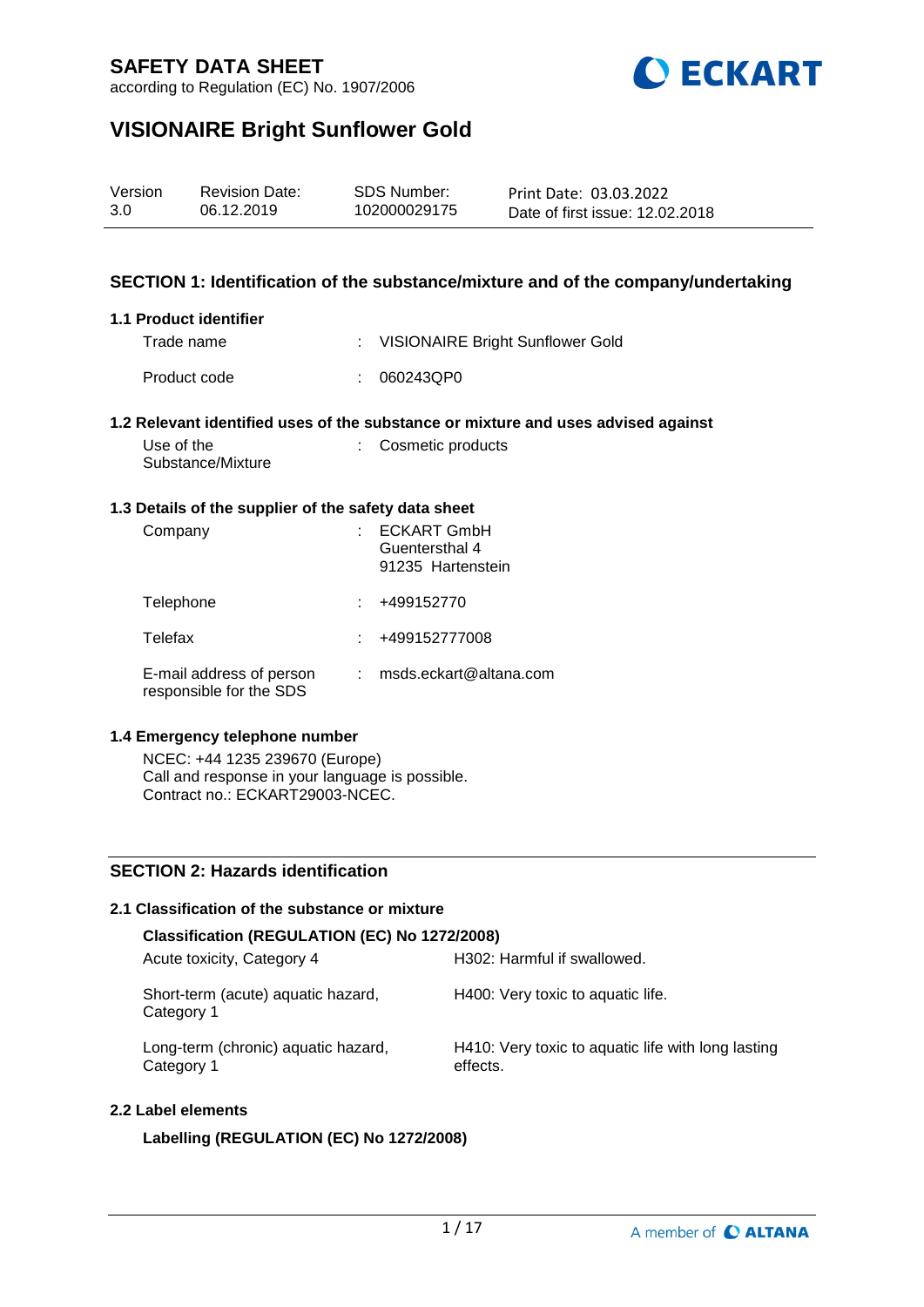

according to Regulation (EC) No. 1907/2006

# **VISIONAIRE Bright Sunflower Gold**

| Version<br>3.0 | <b>Revision Date:</b><br>06.12.2019 | <b>SDS Number:</b><br>102000029175                                                                      | Print Date: 03.03.2022<br>Date of first issue: 12.02.2018                                                                                                                                                               |
|----------------|-------------------------------------|---------------------------------------------------------------------------------------------------------|-------------------------------------------------------------------------------------------------------------------------------------------------------------------------------------------------------------------------|
|                | Hazard pictograms                   |                                                                                                         |                                                                                                                                                                                                                         |
|                | Signal word                         | Warning                                                                                                 |                                                                                                                                                                                                                         |
|                | Hazard statements                   | H <sub>302</sub><br>H410                                                                                | Harmful if swallowed.<br>Very toxic to aquatic life with long lasting<br>effects.                                                                                                                                       |
|                | Precautionary statements            | <b>Prevention:</b><br>P <sub>264</sub><br>P <sub>270</sub><br>P273<br>Response:<br>$P301 + P312 + P330$ | Wash skin thoroughly after handling.<br>Do not eat, drink or smoke when using this<br>product.<br>Avoid release to the environment.<br>IF SWALLOWED: Call a POISON<br>CENTER/doctor if you feel unwell. Rinse<br>mouth. |
|                |                                     | P391<br>Disposal:<br>P <sub>501</sub>                                                                   | Collect spillage.<br>Dispose of contents/ container to an<br>approved waste disposal plant.                                                                                                                             |

Hazardous components which must be listed on the label: Copper

## **2.3 Other hazards**

Combustible Solids

This substance/mixture contains no components considered to be either persistent, bioaccumulative and toxic (PBT), or very persistent and very bioaccumulative (vPvB) at levels of 0.1% or higher.

## **SECTION 3: Composition/information on ingredients**

## **3.2 Mixtures**

### **Hazardous components**

| Chemical name           | CAS-No.                    | Classification         | Concentration     |
|-------------------------|----------------------------|------------------------|-------------------|
|                         | EC-No.                     | <b>REGULATION (EC)</b> | (% w/w)           |
|                         | Index-No.                  | No 1272/2008           |                   |
|                         | <b>Registration number</b> |                        |                   |
| Copper                  | 7440-50-8                  | Acute Tox. 4; H302     | $>= 50 - 5 = 100$ |
|                         | 231-159-6                  | Eye Irrit. 2; H319     |                   |
|                         |                            | Aquatic Acute 1;       |                   |
|                         | 01-2119480154-42           | H400                   |                   |
|                         |                            | Aquatic Chronic 1;     |                   |
|                         |                            | H410                   |                   |
| zinc powder - zinc dust | 7440-66-6                  | Aquatic Acute 1;       | $>= 10 - 20$      |
| (stabilised)            | 231-175-3                  | H400                   |                   |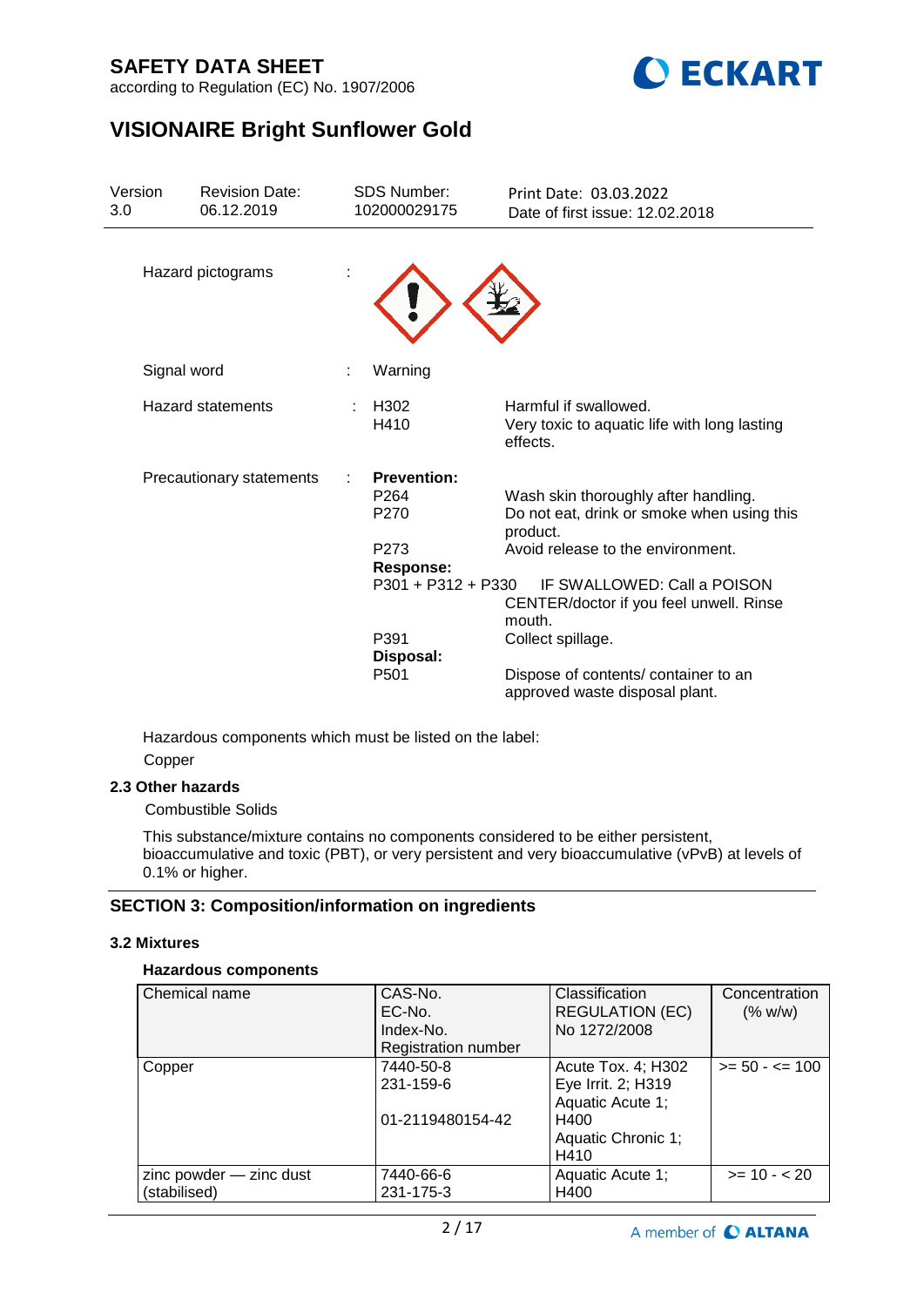

according to Regulation (EC) No. 1907/2006

# **VISIONAIRE Bright Sunflower Gold**

| Version | <b>Revision Date:</b> | <b>SDS Number:</b>                | Print Date: 03.03.2022          |
|---------|-----------------------|-----------------------------------|---------------------------------|
| 3.0     | 06.12.2019            | 102000029175                      | Date of first issue: 12.02.2018 |
|         | . .<br>$\sim$ $\sim$  | 01-2119467174-37<br>$\sim$ $\sim$ | Aquatic Chronic 1;<br>H410      |

For explanation of abbreviations see section 16.

## **SECTION 4: First aid measures**

# **4.1 Description of first aid measures** General advice : Move the victim to fresh air. Do not leave the victim unattended. Move out of dangerous area. Show this safety data sheet to the doctor in attendance. If inhaled : If unconscious, place in recovery position and seek medical advice. If symptoms persist, call a physician. In case of skin contact : Wash off immediately with soap and plenty of water. In case of eye contact : Flush eyes with water as a precaution. Remove contact lenses. Keep eye wide open while rinsing. If eye irritation persists, consult a specialist. If swallowed : Keep respiratory tract clear. Do not give milk or alcoholic beverages. Never give anything by mouth to an unconscious person. If symptoms persist, call a physician.

### **4.2 Most important symptoms and effects, both acute and delayed**

| <b>Risks</b> | Harmful if swallowed. |
|--------------|-----------------------|
|              |                       |

# **4.3 Indication of any immediate medical attention and special treatment needed**

This information is not available.

## **SECTION 5: Firefighting measures**

### **5.1 Extinguishing media** Suitable extinguishing media : Special powder against metal fire Dry sand

|                                   | ABC powder                       |
|-----------------------------------|----------------------------------|
| Unsuitable extinguishing<br>media | : Water<br>High volume water jet |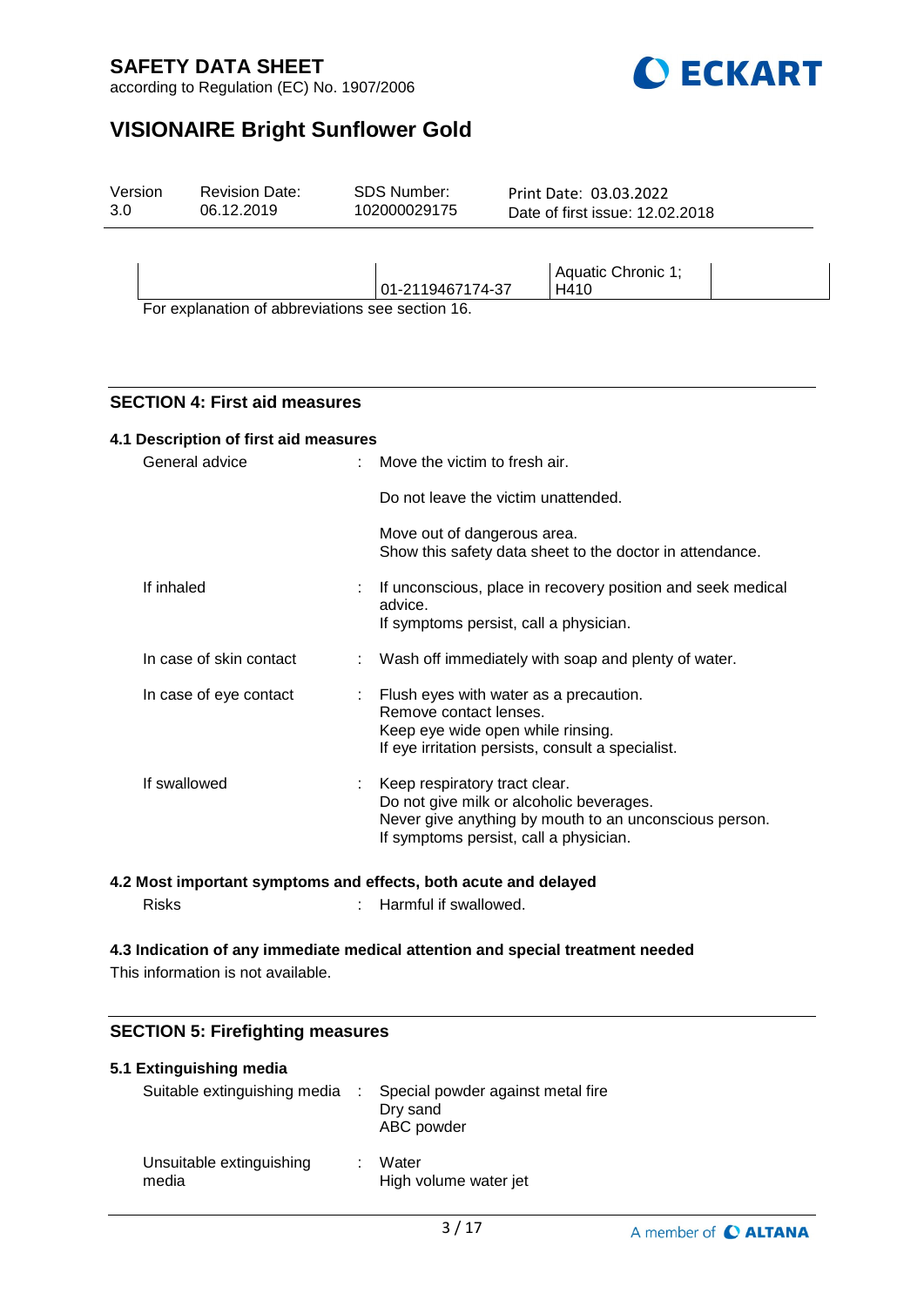

according to Regulation (EC) No. 1907/2006

# **VISIONAIRE Bright Sunflower Gold**

| Version<br>3.0                          |                                                    | <b>Revision Date:</b><br>06.12.2019                       |                                                                              | <b>SDS Number:</b><br>102000029175                                                                                                                                                     | Print Date: 03.03.2022<br>Date of first issue: 12.02.2018 |  |
|-----------------------------------------|----------------------------------------------------|-----------------------------------------------------------|------------------------------------------------------------------------------|----------------------------------------------------------------------------------------------------------------------------------------------------------------------------------------|-----------------------------------------------------------|--|
|                                         |                                                    | 5.2 Special hazards arising from the substance or mixture |                                                                              |                                                                                                                                                                                        |                                                           |  |
| Specific hazards during<br>firefighting |                                                    | ÷.                                                        | Do not allow run-off from fire fighting to enter drains or water<br>courses. |                                                                                                                                                                                        |                                                           |  |
|                                         |                                                    | 5.3 Advice for firefighters                               |                                                                              |                                                                                                                                                                                        |                                                           |  |
|                                         | Special protective equipment :<br>for firefighters |                                                           |                                                                              | Wear self-contained breathing apparatus for firefighting if<br>necessary.                                                                                                              |                                                           |  |
| Further information                     |                                                    |                                                           |                                                                              | Use extinguishing measures that are appropriate to local<br>circumstances and the surrounding environment.                                                                             |                                                           |  |
|                                         |                                                    |                                                           |                                                                              | Standard procedure for chemical fires.<br>Use extinguishing measures that are appropriate to local<br>circumstances and the surrounding environment.                                   |                                                           |  |
|                                         |                                                    |                                                           | must not be discharged into drains.                                          | Collect contaminated fire extinguishing water separately. This<br>Fire residues and contaminated fire extinguishing water must<br>be disposed of in accordance with local regulations. |                                                           |  |

## **SECTION 6: Accidental release measures**

|                                                          | 6.1 Personal precautions, protective equipment and emergency procedures                                                                                                                      |
|----------------------------------------------------------|----------------------------------------------------------------------------------------------------------------------------------------------------------------------------------------------|
| Personal precautions                                     | : Use personal protective equipment.<br>Evacuate personnel to safe areas.<br>Avoid dust formation.<br>Avoid breathing dust.                                                                  |
| <b>6.2 Environmental precautions</b>                     |                                                                                                                                                                                              |
| Environmental precautions                                | : Prevent product from entering drains.<br>Prevent further leakage or spillage if safe to do so.<br>If the product contaminates rivers and lakes or drains inform<br>respective authorities. |
| 6.3 Methods and material for containment and cleaning up |                                                                                                                                                                                              |
| Methods for cleaning up                                  | $\therefore$ Use mechanical handling equipment.                                                                                                                                              |
|                                                          | Pick up and transfer to properly labelled containers.                                                                                                                                        |
|                                                          | Keep in suitable, closed containers for disposal.                                                                                                                                            |
| 6.4 Reference to other sections                          |                                                                                                                                                                                              |

For personal protection see section 8.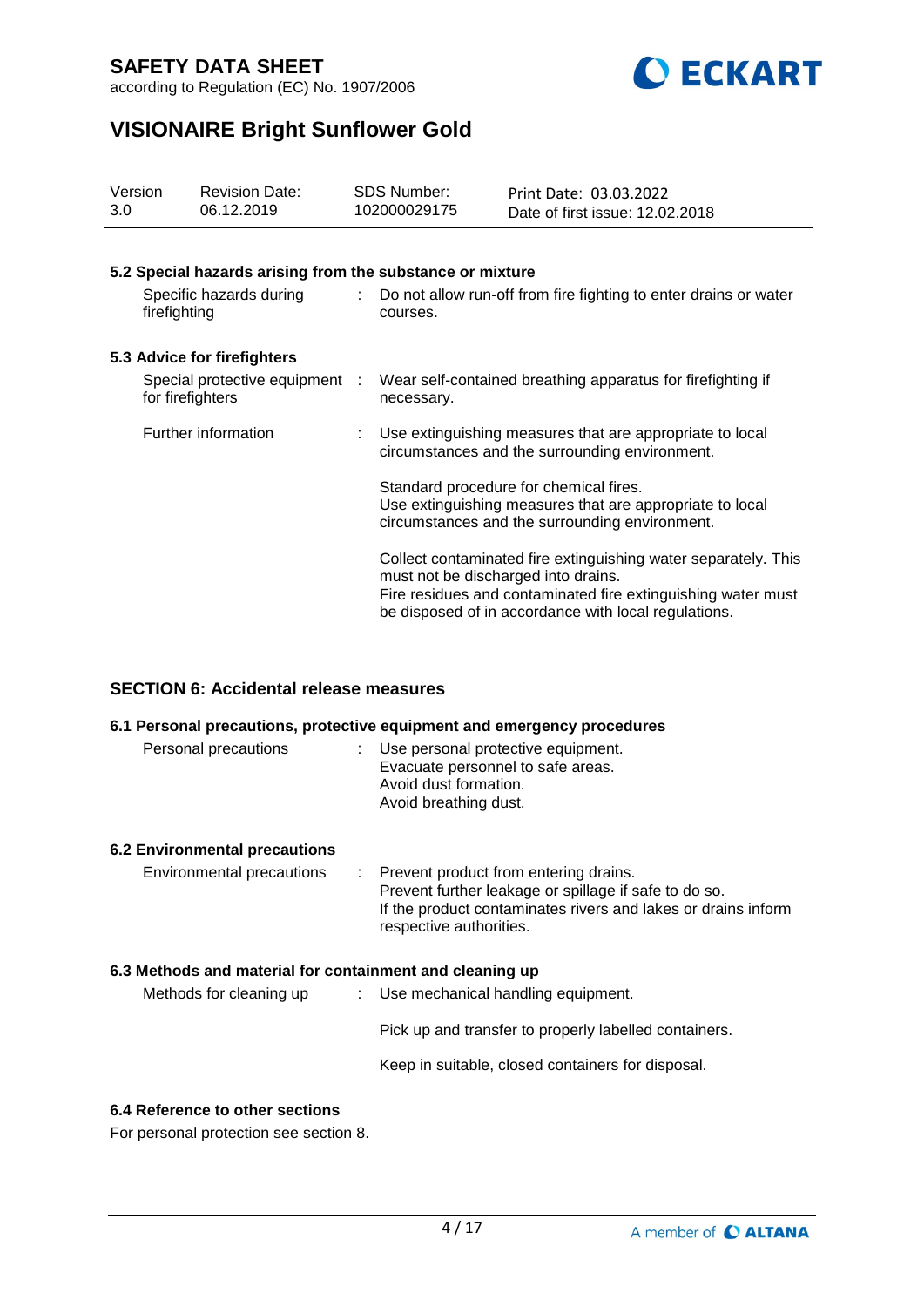according to Regulation (EC) No. 1907/2006



# **VISIONAIRE Bright Sunflower Gold**

| Version | <b>Revision Date:</b> | SDS Number:  | Print Date: 03.03.2022          |
|---------|-----------------------|--------------|---------------------------------|
| 3.0     | 06.12.2019            | 102000029175 | Date of first issue: 12.02.2018 |

# **SECTION 7: Handling and storage**

| 7.1 Precautions for safe handling                                                                                    |  |                                                                                                                                                                                                                                                                                     |
|----------------------------------------------------------------------------------------------------------------------|--|-------------------------------------------------------------------------------------------------------------------------------------------------------------------------------------------------------------------------------------------------------------------------------------|
| Advice on safe handling                                                                                              |  | Avoid creating dust.<br>Routine housekeeping should be instituted to ensure that<br>dusts do not accumulate on surfaces.                                                                                                                                                            |
|                                                                                                                      |  | Avoid formation of respirable particles.<br>Do not breathe vapours/dust.<br>For personal protection see section 8.<br>Smoking, eating and drinking should be prohibited in the<br>application area.<br>Dispose of rinse water in accordance with local and national<br>regulations. |
| Advice on protection against<br>fire and explosion                                                                   |  | Normal measures for preventive fire protection.                                                                                                                                                                                                                                     |
|                                                                                                                      |  | Normal measures for preventive fire protection.                                                                                                                                                                                                                                     |
| Hygiene measures                                                                                                     |  | General industrial hygiene practice. Do not smoke. Wash<br>hands before breaks and at the end of workday. Keep away<br>from food and drink. Keep away from tobacco products.                                                                                                        |
|                                                                                                                      |  | When using do not eat or drink. When using do not smoke.<br>Wash hands before breaks and at the end of workday.                                                                                                                                                                     |
| 7.2 Conditions for safe storage, including any incompatibilities<br>Requirements for storage<br>areas and containers |  | Electrical installations / working materials must comply with<br>the technological safety standards.                                                                                                                                                                                |
|                                                                                                                      |  | Keep away from sources of ignition - No smoking. Do not<br>store near combustible materials. Keep containers tightly<br>closed in a cool, well-ventilated place. To maintain product<br>quality, do not store in heat or direct sunlight.                                           |
|                                                                                                                      |  | Keep container tightly closed in a dry and well-ventilated<br>place. Electrical installations / working materials must comply<br>with the technological safety standards.                                                                                                           |
| Further information on<br>storage conditions                                                                         |  | Protect from humidity and water.                                                                                                                                                                                                                                                    |
| Advice on common storage                                                                                             |  | Keep away from oxidizing agents, strongly alkaline and<br>strongly acid materials in order to avoid exothermic reactions.<br>Do not store together with oxidizing and self-igniting products.                                                                                       |
| Dampness                                                                                                             |  | Keep in a dry, cool and well-ventilated place.                                                                                                                                                                                                                                      |
| Further information on<br>storage stability                                                                          |  | Keep in a dry place. No decomposition if stored and applied<br>as directed.                                                                                                                                                                                                         |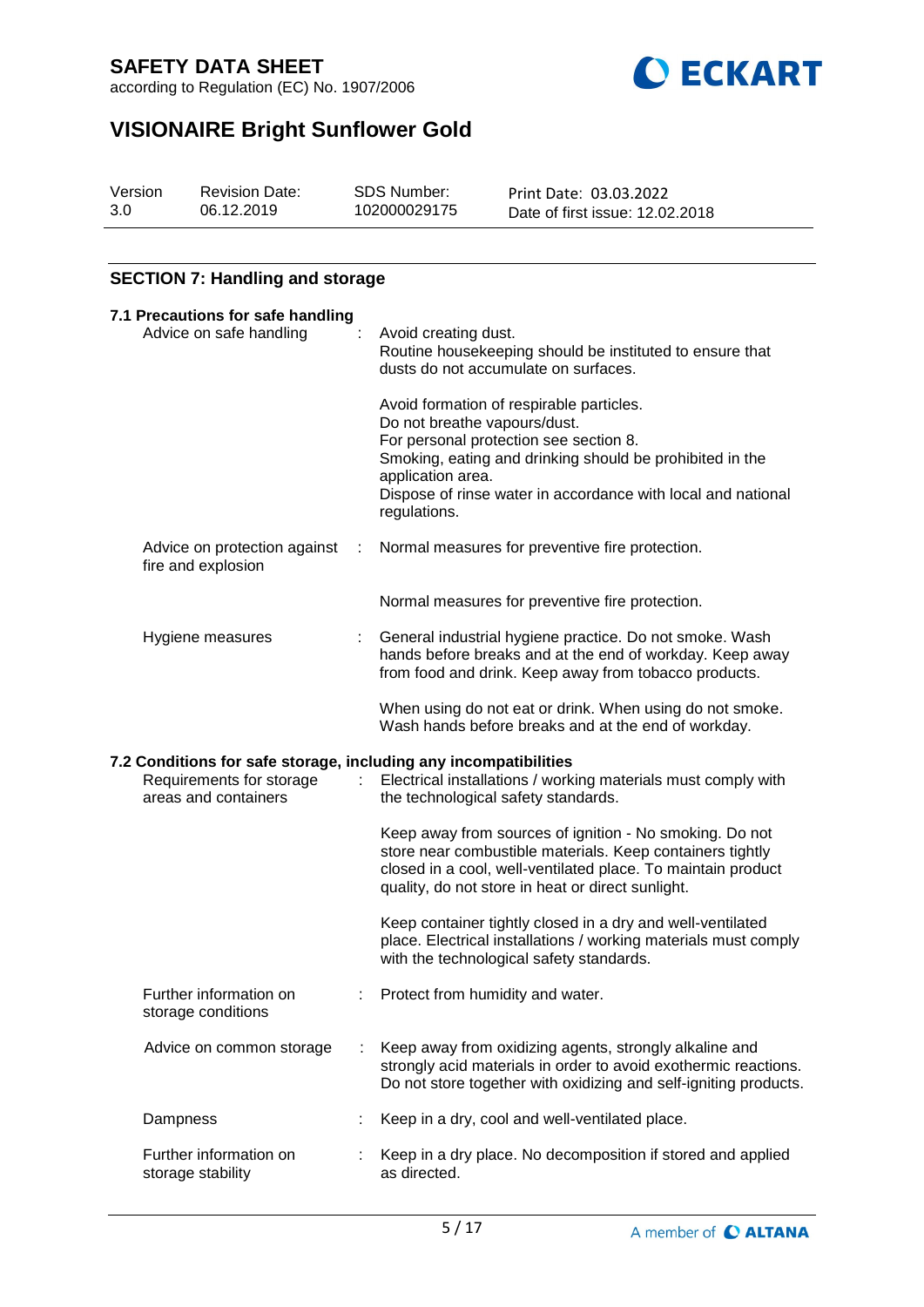



# **VISIONAIRE Bright Sunflower Gold**

| Version | <b>Revision Date:</b> | <b>SDS Number:</b> | Print Date: 03.03.2022          |
|---------|-----------------------|--------------------|---------------------------------|
| 3.0     | 06.12.2019            | 102000029175       | Date of first issue: 12.02.2018 |

### **7.3 Specific end use(s)**

This information is not available.

## **SECTION 8: Exposure controls/personal protection**

#### **8.1 Control parameters**

### **Occupational Exposure Limits**

| Components                              | CAS-No.                                                                                                                                                                                                                                                                                                                                                                                                                                                                                                                                                                                                                                                                                                                                                                                                                                                                                                                                                                                         | Value type (Form<br>of exposure) | Control parameters           | <b>Basis</b> |  |
|-----------------------------------------|-------------------------------------------------------------------------------------------------------------------------------------------------------------------------------------------------------------------------------------------------------------------------------------------------------------------------------------------------------------------------------------------------------------------------------------------------------------------------------------------------------------------------------------------------------------------------------------------------------------------------------------------------------------------------------------------------------------------------------------------------------------------------------------------------------------------------------------------------------------------------------------------------------------------------------------------------------------------------------------------------|----------------------------------|------------------------------|--------------|--|
| Copper                                  | 7440-50-8                                                                                                                                                                                                                                                                                                                                                                                                                                                                                                                                                                                                                                                                                                                                                                                                                                                                                                                                                                                       | <b>TWA (Fumes)</b>               | $0.2$ mg/m $3$<br>(Copper)   | GB EH40      |  |
|                                         |                                                                                                                                                                                                                                                                                                                                                                                                                                                                                                                                                                                                                                                                                                                                                                                                                                                                                                                                                                                                 | TWA (Dusts and<br>mists)         | 1 $mg/m3$<br>(Copper)        | GB EH40      |  |
|                                         |                                                                                                                                                                                                                                                                                                                                                                                                                                                                                                                                                                                                                                                                                                                                                                                                                                                                                                                                                                                                 | <b>STEL (Dusts and</b><br>mists) | $2 \text{ mg/m}$<br>(Copper) | GB EH40      |  |
| zinc powder - zinc<br>dust (stabilised) | 7440-66-6                                                                                                                                                                                                                                                                                                                                                                                                                                                                                                                                                                                                                                                                                                                                                                                                                                                                                                                                                                                       | TWA (Inhalable)                  | $10 \text{ mg/m}$            | GB EH40      |  |
| Further information                     | The COSHH definition of a substance hazardous to health includes dust of<br>any kind when present at a concentration in air equal to or greater than 10<br>mg.m-3 8-hour TWA of inhalable dust or 4 mg.m-3 8-hour TWA of respirable<br>dust. This means that any dust will be subject to COSHH if people are<br>exposed to dust above these levels. Some dusts have been assigned<br>specific WELs and exposure to these must comply with the appropriate<br>limits., Where no specific short-term exposure limit is listed, a figure three<br>times the long-term exposure limit should be used.                                                                                                                                                                                                                                                                                                                                                                                               |                                  |                              |              |  |
|                                         |                                                                                                                                                                                                                                                                                                                                                                                                                                                                                                                                                                                                                                                                                                                                                                                                                                                                                                                                                                                                 | <b>TWA</b><br>(Respirable)       | $4$ mg/m $3$                 | GB EH40      |  |
| Further information                     | The COSHH definition of a substance hazardous to health includes dust of<br>any kind when present at a concentration in air equal to or greater than 10<br>mg.m-3 8-hour TWA of inhalable dust or 4 mg.m-3 8-hour TWA of respirable<br>dust. This means that any dust will be subject to COSHH if people are<br>exposed to dust above these levels. Some dusts have been assigned<br>specific WELs and exposure to these must comply with the appropriate<br>limits., Where no specific short-term exposure limit is listed, a figure three<br>times the long-term exposure limit should be used.                                                                                                                                                                                                                                                                                                                                                                                               |                                  |                              |              |  |
| silicon dioxide                         | 7631-86-9                                                                                                                                                                                                                                                                                                                                                                                                                                                                                                                                                                                                                                                                                                                                                                                                                                                                                                                                                                                       | <b>TWA</b> (inhalable<br>dust)   | $6$ mg/m $3$<br>(Silica)     | GB EH40      |  |
| Further information                     | For the purposes of these limits, respirable dust and inhalable dust are<br>those fractions of airborne dust which will be collected when sampling is<br>undertaken in accordance with the methods described in MDHS14/4<br>General methods for sampling and gravimetric analysis or respirable,<br>thoracic and inhalable aerosols, The COSHH definition of a substance<br>hazardous to health includes dust of any kind when present at a<br>concentration in air equal to or greater than 10 mg.m-3 8-hour TWA of<br>inhalable dust or 4 mg.m-3 8-hour TWA of respirable dust. This means that<br>any dust will be subject to COSHH if people are exposed to dust above<br>these levels. Some dusts have been assigned specific WELs and exposure<br>to these must comply with the appropriate limits., Most industrial dusts<br>contain particles of a wide range of sizes. The behaviour, deposition and<br>fate of any particular particle after entry into the human respiratory system, |                                  |                              |              |  |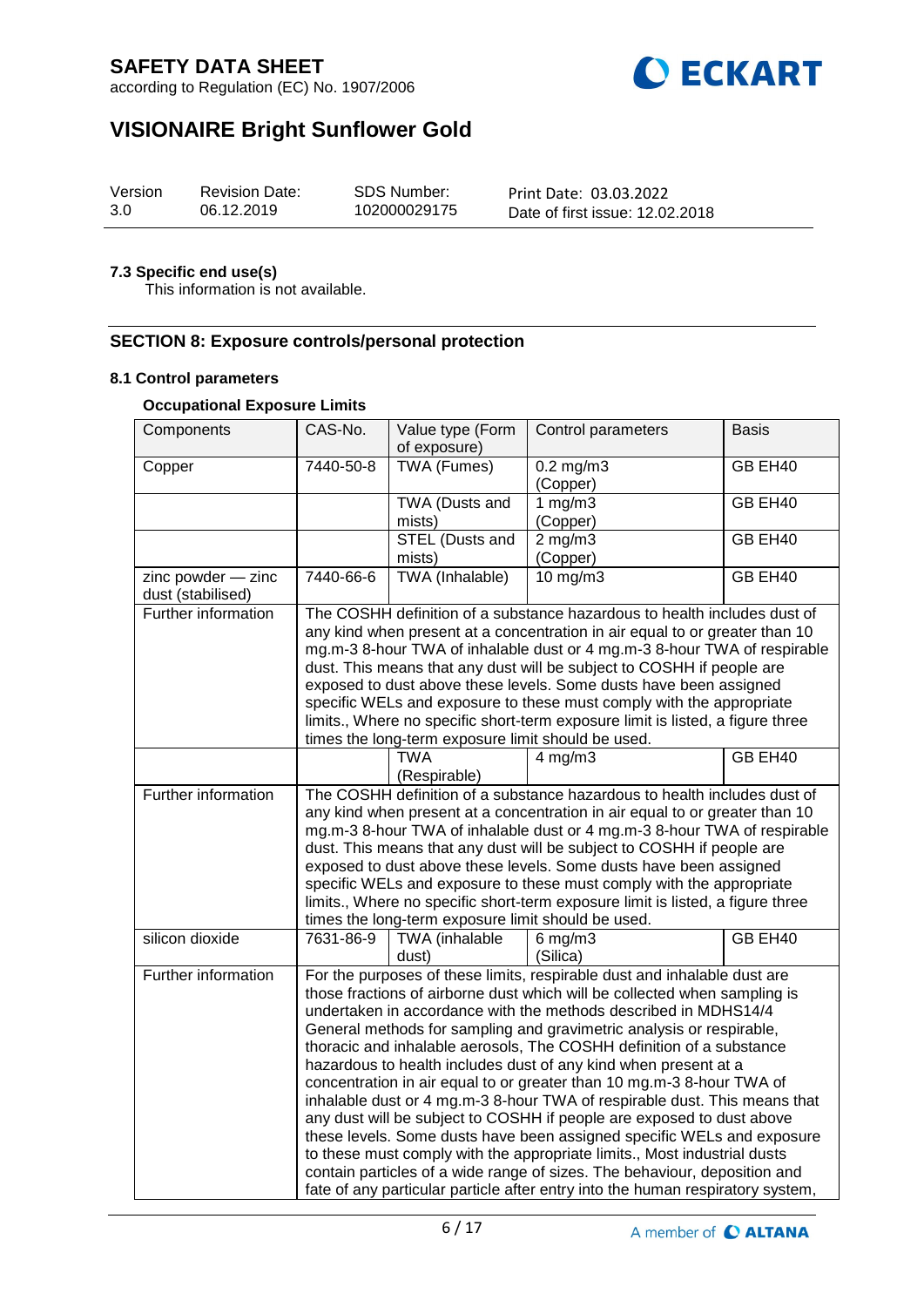



# **VISIONAIRE Bright Sunflower Gold**

| Version<br>3.0 | <b>Revision Date:</b><br>06.12.2019 |                                | <b>SDS Number:</b><br>102000029175 |                        | Print Date: 03.03.2022<br>Date of first issue: 12.02.2018                                                                                                                                                                                                                                                                                                                                                                                                                                                                                                                                                                                                                                                                                                                                                                                                                                                                                                                                                                                                                                                                                                                                                                                                                                                                                                                                                                                                                                                                                                                                                                                                                                                                                                                                            |         |
|----------------|-------------------------------------|--------------------------------|------------------------------------|------------------------|------------------------------------------------------------------------------------------------------------------------------------------------------------------------------------------------------------------------------------------------------------------------------------------------------------------------------------------------------------------------------------------------------------------------------------------------------------------------------------------------------------------------------------------------------------------------------------------------------------------------------------------------------------------------------------------------------------------------------------------------------------------------------------------------------------------------------------------------------------------------------------------------------------------------------------------------------------------------------------------------------------------------------------------------------------------------------------------------------------------------------------------------------------------------------------------------------------------------------------------------------------------------------------------------------------------------------------------------------------------------------------------------------------------------------------------------------------------------------------------------------------------------------------------------------------------------------------------------------------------------------------------------------------------------------------------------------------------------------------------------------------------------------------------------------|---------|
|                |                                     | exposure limit should be used. |                                    |                        | and the body response that it elicits, depend on the nature and size of the<br>particle. HSE distinguishes two size fractions for limit-setting purposes<br>termed 'inhalable' and 'respirable'., Inhalable dust approximates to the<br>fraction of airborne material that enters the nose and mouth during breathing<br>and is therefore available for deposition in the respiratory tract. Respirable<br>dust approximates to the fraction that penetrates to the gas exchange region<br>of the lung. Fuller definitions and explanatory material are given in<br>MDHS14/4., Where dusts contain components that have their own assigned<br>WEL, all the relevant limits should be complied with., Where no specific<br>short-term exposure limit is listed, a figure three times the long-term                                                                                                                                                                                                                                                                                                                                                                                                                                                                                                                                                                                                                                                                                                                                                                                                                                                                                                                                                                                                    |         |
|                |                                     |                                | dust)                              | <b>TWA (Respirable</b> | $2.4$ mg/m $3$<br>(Silica)                                                                                                                                                                                                                                                                                                                                                                                                                                                                                                                                                                                                                                                                                                                                                                                                                                                                                                                                                                                                                                                                                                                                                                                                                                                                                                                                                                                                                                                                                                                                                                                                                                                                                                                                                                           | GB EH40 |
|                | Further information                 | exposure limit should be used. |                                    |                        | For the purposes of these limits, respirable dust and inhalable dust are<br>those fractions of airborne dust which will be collected when sampling is<br>undertaken in accordance with the methods described in MDHS14/4<br>General methods for sampling and gravimetric analysis or respirable,<br>thoracic and inhalable aerosols, The COSHH definition of a substance<br>hazardous to health includes dust of any kind when present at a<br>concentration in air equal to or greater than 10 mg.m-3 8-hour TWA of<br>inhalable dust or 4 mg.m-3 8-hour TWA of respirable dust. This means that<br>any dust will be subject to COSHH if people are exposed to dust above<br>these levels. Some dusts have been assigned specific WELs and exposure<br>to these must comply with the appropriate limits., Most industrial dusts<br>contain particles of a wide range of sizes. The behaviour, deposition and<br>fate of any particular particle after entry into the human respiratory system,<br>and the body response that it elicits, depend on the nature and size of the<br>particle. HSE distinguishes two size fractions for limit-setting purposes<br>termed 'inhalable' and 'respirable'., Inhalable dust approximates to the<br>fraction of airborne material that enters the nose and mouth during breathing<br>and is therefore available for deposition in the respiratory tract. Respirable<br>dust approximates to the fraction that penetrates to the gas exchange region<br>of the lung. Fuller definitions and explanatory material are given in<br>MDHS14/4., Where dusts contain components that have their own assigned<br>WEL, all the relevant limits should be complied with., Where no specific<br>short-term exposure limit is listed, a figure three times the long-term |         |
|                |                                     |                                |                                    |                        | Derived No Effect Level (DNEL) according to Regulation (EC) No. 1907/2006:                                                                                                                                                                                                                                                                                                                                                                                                                                                                                                                                                                                                                                                                                                                                                                                                                                                                                                                                                                                                                                                                                                                                                                                                                                                                                                                                                                                                                                                                                                                                                                                                                                                                                                                           |         |
|                | Substance name                      | <b>End Use</b>                 |                                    | <b>Exposure routes</b> | <b>Potential health</b>                                                                                                                                                                                                                                                                                                                                                                                                                                                                                                                                                                                                                                                                                                                                                                                                                                                                                                                                                                                                                                                                                                                                                                                                                                                                                                                                                                                                                                                                                                                                                                                                                                                                                                                                                                              | Value   |

| Substance name         | End Use   | Exposure routes | Potential health<br>effects   | Value               |
|------------------------|-----------|-----------------|-------------------------------|---------------------|
| Copper                 | Workers   | Skin contact    | Acute systemic<br>effects     | $273$ mg/kg         |
|                        | Workers   | Inhalation      | Acute systemic<br>effects     | $20 \text{ mg/m}$ 3 |
|                        | Workers   | Skin contact    | Long-term systemic<br>effects | 137 $mg/kg$         |
|                        | Consumers | Skin contact    | Acute systemic<br>effects     | $273$ mg/kg         |
|                        | Consumers | Inhalation      | Acute systemic<br>effects     | $20 \text{ mg/m}$ 3 |
| $zinc$ powder $-$ zinc | Workers   | Inhalation      | Long-term systemic            | $5 \text{ mg/m}$ 3  |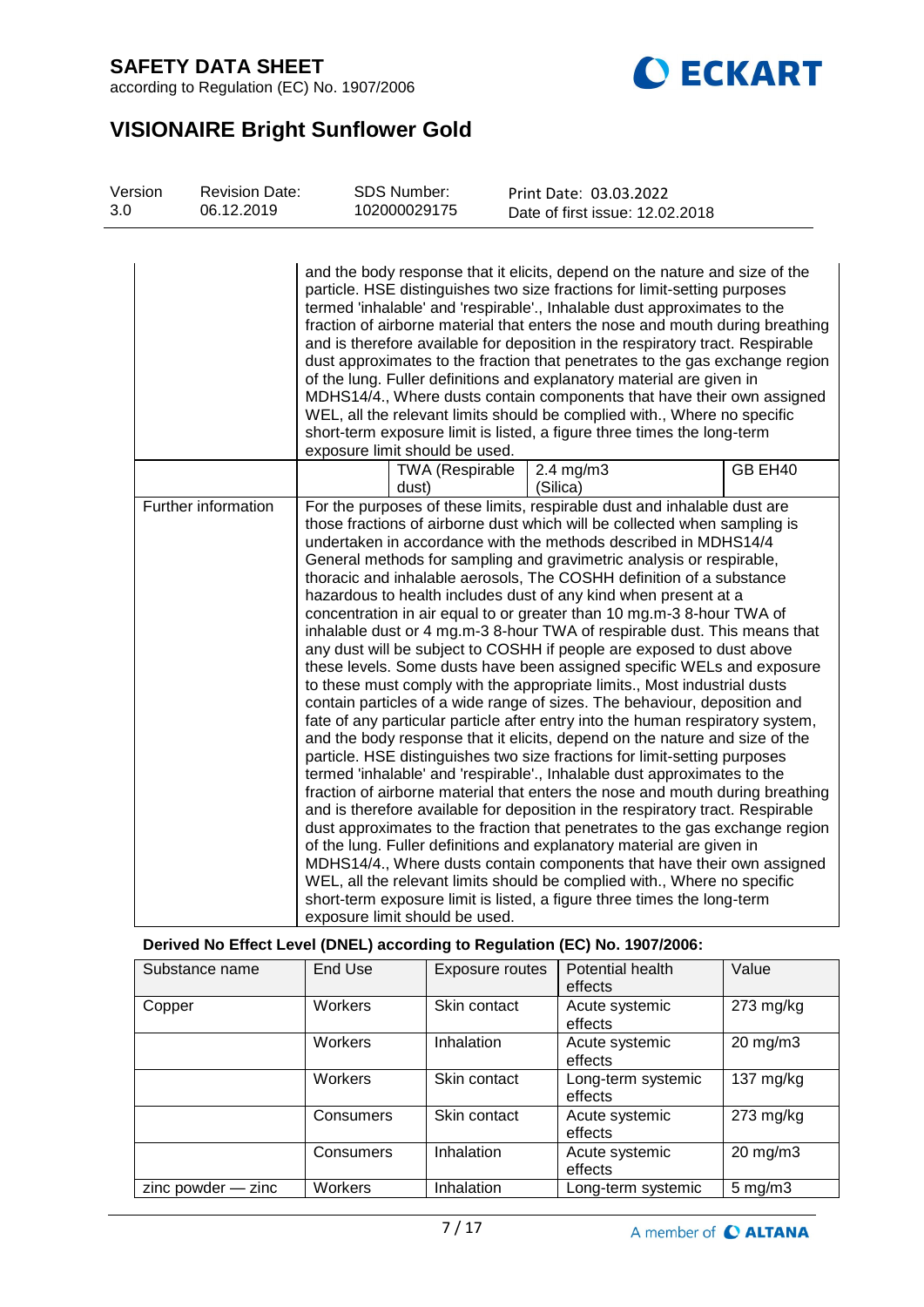

according to Regulation (EC) No. 1907/2006

# **VISIONAIRE Bright Sunflower Gold**

| Version | <b>Revision Date:</b> | SDS Number:  | Print Date: 03.03.2022          |  |
|---------|-----------------------|--------------|---------------------------------|--|
| 3.0     | 06.12.2019            | 102000029175 | Date of first issue: 12.02.2018 |  |

| dust (stabilised) |           |              | effects                       |                      |
|-------------------|-----------|--------------|-------------------------------|----------------------|
|                   | Workers   | Skin contact | Long-term systemic<br>effects | 83 mg/kg             |
|                   | Consumers | Ingestion    | Long-term systemic<br>effects | $0.83$ mg/kg         |
|                   | Consumers | Skin contact | Long-term systemic<br>effects | 83 mg/kg             |
|                   | Consumers | Inhalation   | Long-term systemic<br>effects | $2.5 \text{ mg/m}$ 3 |

## **Predicted No Effect Concentration (PNEC) according to Regulation (EC) No. 1907/2006:**

| Substance name                          | <b>Environmental Compartment</b> | Value         |
|-----------------------------------------|----------------------------------|---------------|
| Copper                                  | Soil                             | 65.5 mg/kg    |
|                                         | Fresh water                      | 0.0078 mg/l   |
|                                         | Fresh water sediment             | 87 mg/kg      |
|                                         | Marine water                     | $0.0052$ mg/l |
|                                         | Marine sediment                  | 676 mg/kg     |
|                                         | <b>STP</b>                       | $0.230$ mg/l  |
| zinc powder - zinc dust<br>(stabilised) | Fresh water                      | $0.0206$ mg/l |
|                                         | Fresh water sediment             | 117.8 mg/kg   |
|                                         | Marine water                     | 0.0061 mg/l   |
|                                         | Soil                             | 35.6 mg/kg    |
|                                         | Marine sediment                  | 56.5 mg/kg    |

#### **8.2 Exposure controls**

| Personal protective equipment |  |                                                                                                                                                                                                                                                                                                                                                                                                                                                               |  |  |  |
|-------------------------------|--|---------------------------------------------------------------------------------------------------------------------------------------------------------------------------------------------------------------------------------------------------------------------------------------------------------------------------------------------------------------------------------------------------------------------------------------------------------------|--|--|--|
| Eye protection                |  | Safety glasses                                                                                                                                                                                                                                                                                                                                                                                                                                                |  |  |  |
|                               |  | Safety glasses                                                                                                                                                                                                                                                                                                                                                                                                                                                |  |  |  |
| Hand protection<br>Material   |  | Leather                                                                                                                                                                                                                                                                                                                                                                                                                                                       |  |  |  |
| Remarks                       |  | Leather gloves The choice of an appropriate glove does not<br>only depend on its material but also on other quality features<br>and is different from one producer to the other. The exact<br>break through time can be obtained from the protective glove<br>producer and this has to be observed. Recommended<br>preventive skin protection<br>The suitability for a specific workplace should be discussed<br>with the producers of the protective gloves. |  |  |  |
| Skin and body protection      |  | Long sleeved clothing<br>Safety shoes                                                                                                                                                                                                                                                                                                                                                                                                                         |  |  |  |
|                               |  | Dust impervious protective suit<br>Choose body protection according to the amount and<br>concentration of the dangerous substance at the work place.                                                                                                                                                                                                                                                                                                          |  |  |  |
| Respiratory protection        |  | Use suitable breathing protection if workplace concentration                                                                                                                                                                                                                                                                                                                                                                                                  |  |  |  |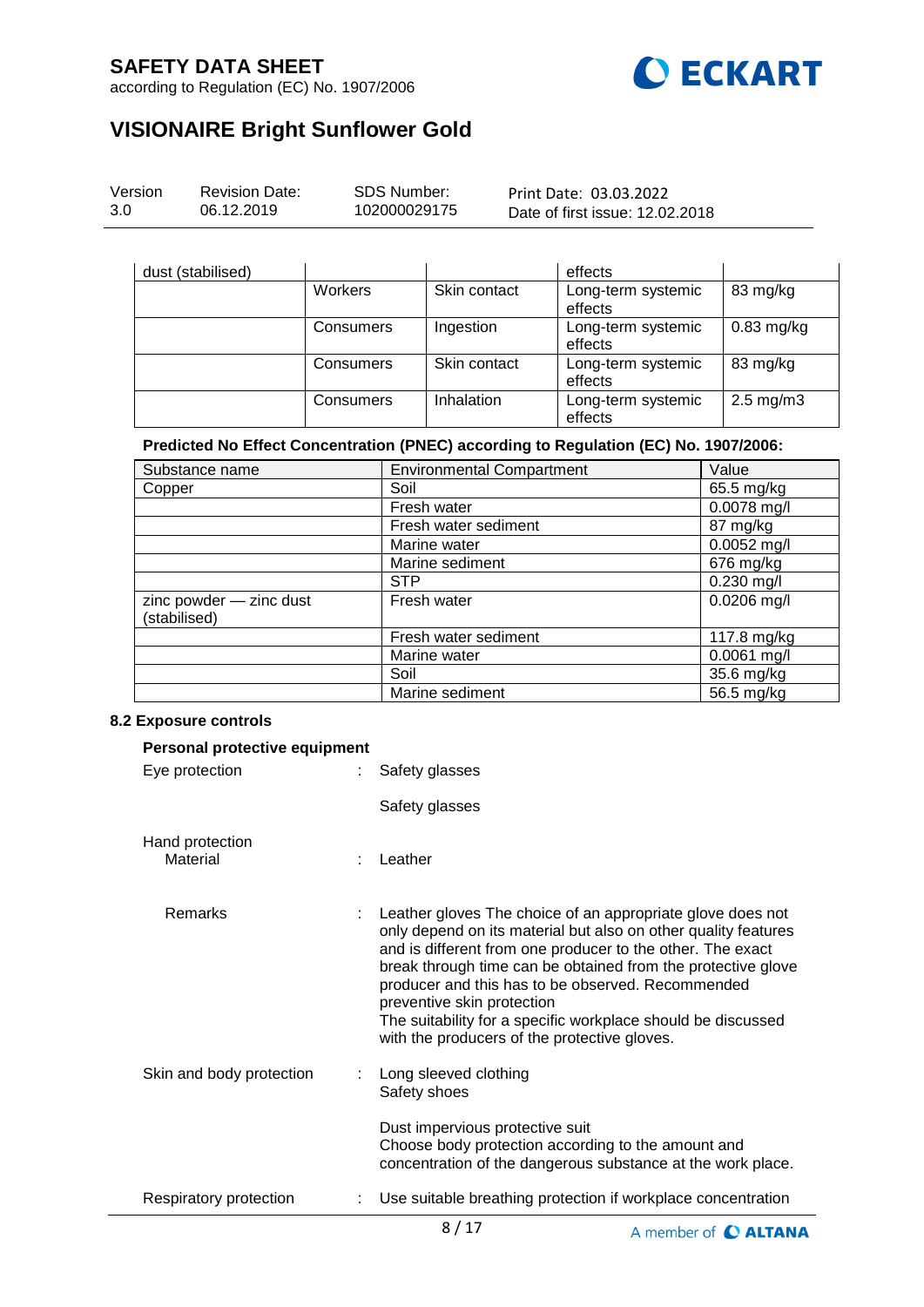according to Regulation (EC) No. 1907/2006



# **VISIONAIRE Bright Sunflower Gold**

requires. Respirator with a dust filter P1 filter

### **Environmental exposure controls**

Water : The product should not be allowed to enter drains, water courses or the soil.

## **SECTION 9: Physical and chemical properties**

#### **9.1 Information on basic physical and chemical properties**

| Appearance                                          | powder                    |
|-----------------------------------------------------|---------------------------|
| Colour                                              | gold                      |
| Odour                                               | odourless                 |
| <b>Odour Threshold</b>                              | No data available         |
| рH                                                  | No data available         |
| Freezing point                                      | No data available         |
| Boiling point/boiling range                         | No data available         |
| Flash point                                         | No data available         |
| Evaporation rate                                    | No data available         |
| Flammability (solid, gas)                           | <b>Combustible Solids</b> |
| Self-ignition                                       | No data available         |
| Auto-ignition temperature                           | No data available         |
| Smoldering temperature                              | No data available         |
| Decomposition temperature                           | No data available         |
| <b>Explosive properties</b>                         | No data available         |
| Oxidizing properties                                | No data available         |
| Upper explosion limit / Upper<br>flammability limit | No data available         |
| Lower explosion limit / Lower<br>flammability limit | No data available         |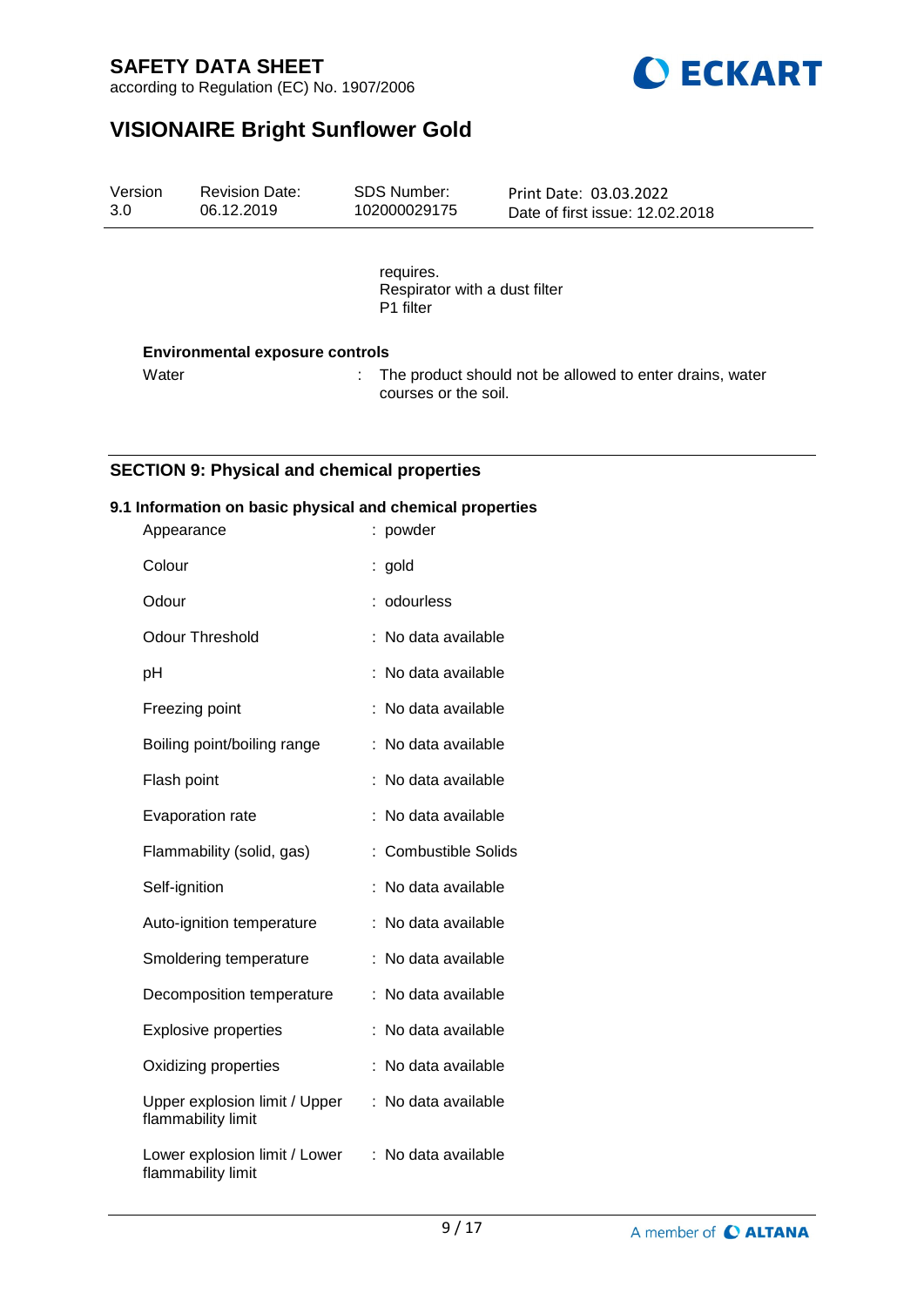according to Regulation (EC) No. 1907/2006



# **VISIONAIRE Bright Sunflower Gold**

| 3.0 | Version             | <b>Revision Date:</b><br>06.12.2019 | <b>SDS Number:</b><br>102000029175 | Print Date: 03.03.2022<br>Date of first issue: 12.02.2018 |
|-----|---------------------|-------------------------------------|------------------------------------|-----------------------------------------------------------|
|     |                     |                                     |                                    |                                                           |
|     |                     | Vapour pressure                     | : No data available                |                                                           |
|     |                     | Relative vapour density             | : No data available                |                                                           |
|     |                     | Relative density                    | : No data available                |                                                           |
|     | Density             |                                     | : No data available                |                                                           |
|     | <b>Bulk density</b> |                                     | : No data available                |                                                           |
|     |                     | Water solubility                    | : No data available                |                                                           |
|     |                     | Solubility in other solvents        | : No data available                |                                                           |
|     | octanol/water       | Partition coefficient: n-           | : No data available                |                                                           |
|     |                     | Decomposition temperature           | : No data available                |                                                           |
|     |                     | Viscosity, dynamic                  | : No data available                |                                                           |
|     |                     | Viscosity, kinematic                | : No data available                |                                                           |
|     | Flow time           |                                     | : No data available                |                                                           |

### **9.2 Other information**

No data available

# **SECTION 10: Stability and reactivity**

### **10.1 Reactivity**

No decomposition if stored and applied as directed. No decomposition if stored and applied as directed.

### **10.2 Chemical stability**

No decomposition if stored and applied as directed.

## **10.3 Possibility of hazardous reactions**

| Hazardous reactions      | Stable under recommended storage conditions.<br>No hazards to be specially mentioned. |
|--------------------------|---------------------------------------------------------------------------------------|
|                          | No decomposition if stored and applied as directed.                                   |
|                          | Dust may form explosive mixture in air.                                               |
| 10.4 Conditions to avoid |                                                                                       |
| Conditions to avoid      | No data available                                                                     |

No data available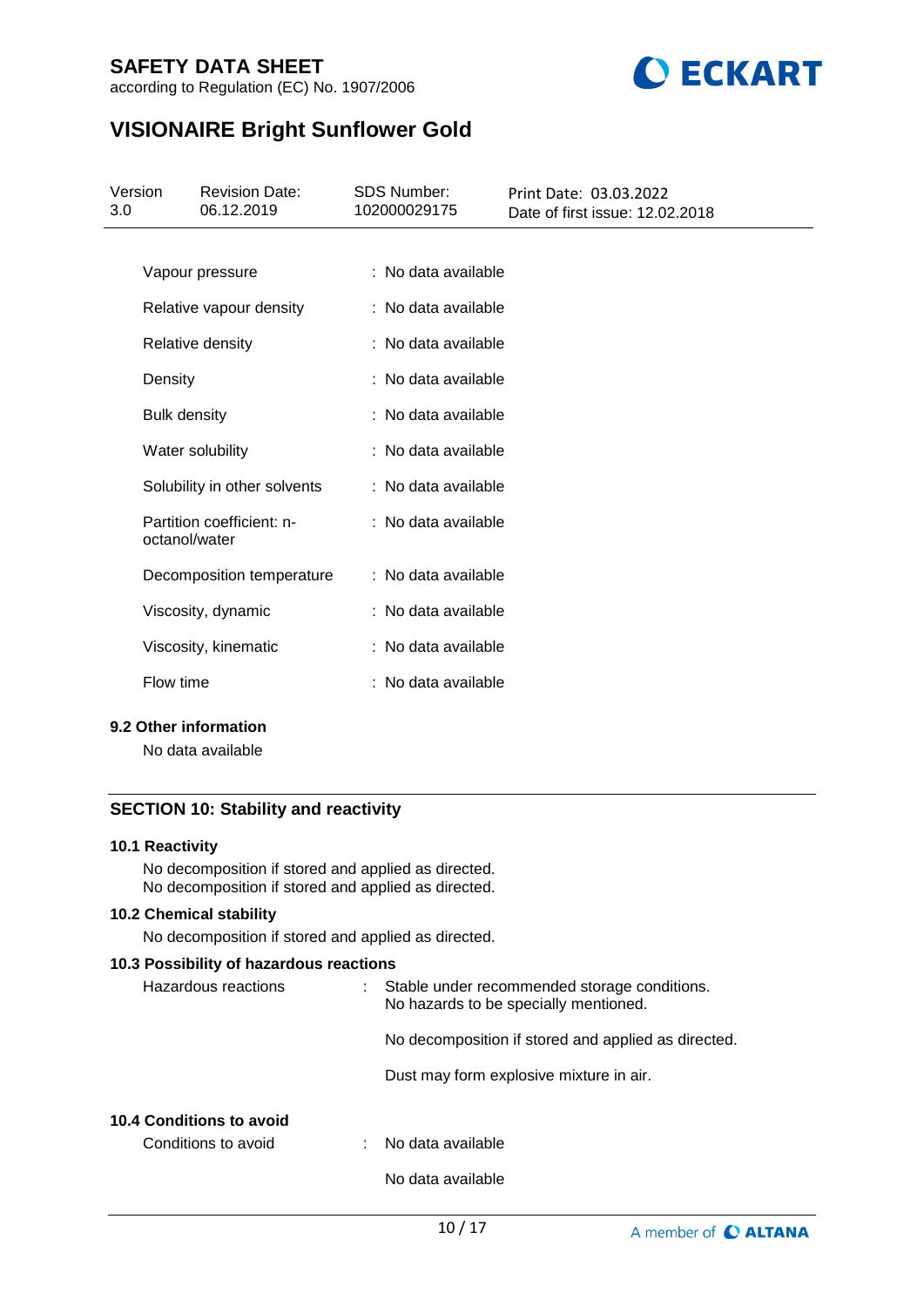



# **VISIONAIRE Bright Sunflower Gold**

| Version | <b>Revision Date:</b> | SDS Number:  | Print Date: 03.03.2022          |
|---------|-----------------------|--------------|---------------------------------|
| 3.0     | 06.12.2019            | 102000029175 | Date of first issue: 12.02.2018 |
|         |                       |              |                                 |

### **10.5 Incompatible materials**

#### **10.6 Hazardous decomposition products**

Contact with water or humid air : This information is not available.

Thermal decomposition : This information is not available.

## **SECTION 11: Toxicological information**

#### **11.1 Information on toxicological effects**

| <b>Acute toxicity</b><br>Harmful if swallowed.<br><b>Product:</b><br>Acute oral toxicity |                  | : Acute toxicity estimate: 610.02 mg/kg<br>Method: Calculation method            |
|------------------------------------------------------------------------------------------|------------------|----------------------------------------------------------------------------------|
| Components:                                                                              |                  |                                                                                  |
| Copper:                                                                                  |                  |                                                                                  |
| Acute oral toxicity                                                                      |                  | Assessment: The component/mixture is moderately toxic after<br>single ingestion. |
| zinc powder - zinc dust (stabilised):                                                    |                  |                                                                                  |
| Acute oral toxicity                                                                      | $\mathbb{Z}^n$ . | $(Rat):$ > 2,000 mg/kg                                                           |
| Acute inhalation toxicity                                                                |                  | : $LC50$ (Rat): 5.41 mg/l<br>Exposure time: 4 h<br>Test atmosphere: dust/mist    |

## **Skin corrosion/irritation**

Not classified based on available information.

### **Components:**

**Copper:** Remarks: May cause skin irritation in susceptible persons.

#### **Serious eye damage/eye irritation**

Not classified based on available information.

#### **Product:**

Result: No eye irritation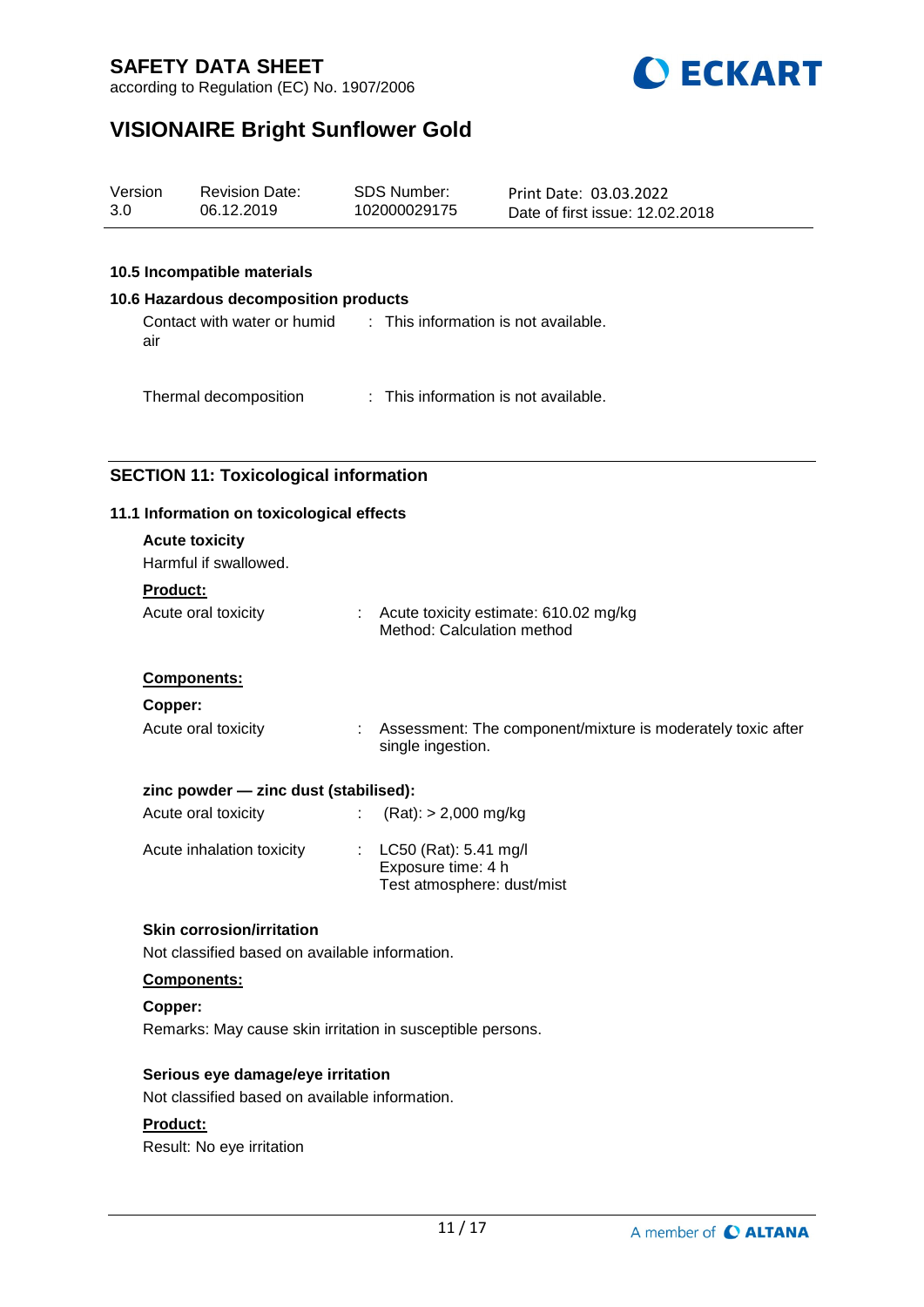according to Regulation (EC) No. 1907/2006



# **VISIONAIRE Bright Sunflower Gold**

| Version | <b>Revision Date:</b> | SDS Number:  | Print Date: 03.03.2022          |
|---------|-----------------------|--------------|---------------------------------|
| 3.0     | 06.12.2019            | 102000029175 | Date of first issue: 12.02.2018 |

## **Components:**

**Copper:** Result: Eye irritation

#### **Respiratory or skin sensitisation**

**Skin sensitisation** Not classified based on available information.

### **Respiratory sensitisation** Not classified based on available information.

#### **Germ cell mutagenicity**

Not classified based on available information.

# **Carcinogenicity**

Not classified based on available information.

### **Reproductive toxicity** Not classified based on available information.

**STOT - single exposure** Not classified based on available information.

### **STOT - repeated exposure**

Not classified based on available information.

## **Aspiration toxicity**

Not classified based on available information.

## **Further information**

**Product:** Remarks: No data available

### **Components:**

**Copper:** Remarks: No data available

# **zinc powder — zinc dust (stabilised):**

Remarks: No data available

### **SECTION 12: Ecological information**

### **12.1 Toxicity**

# **Components:**

**Copper:** M-Factor (Short-term (acute) : 10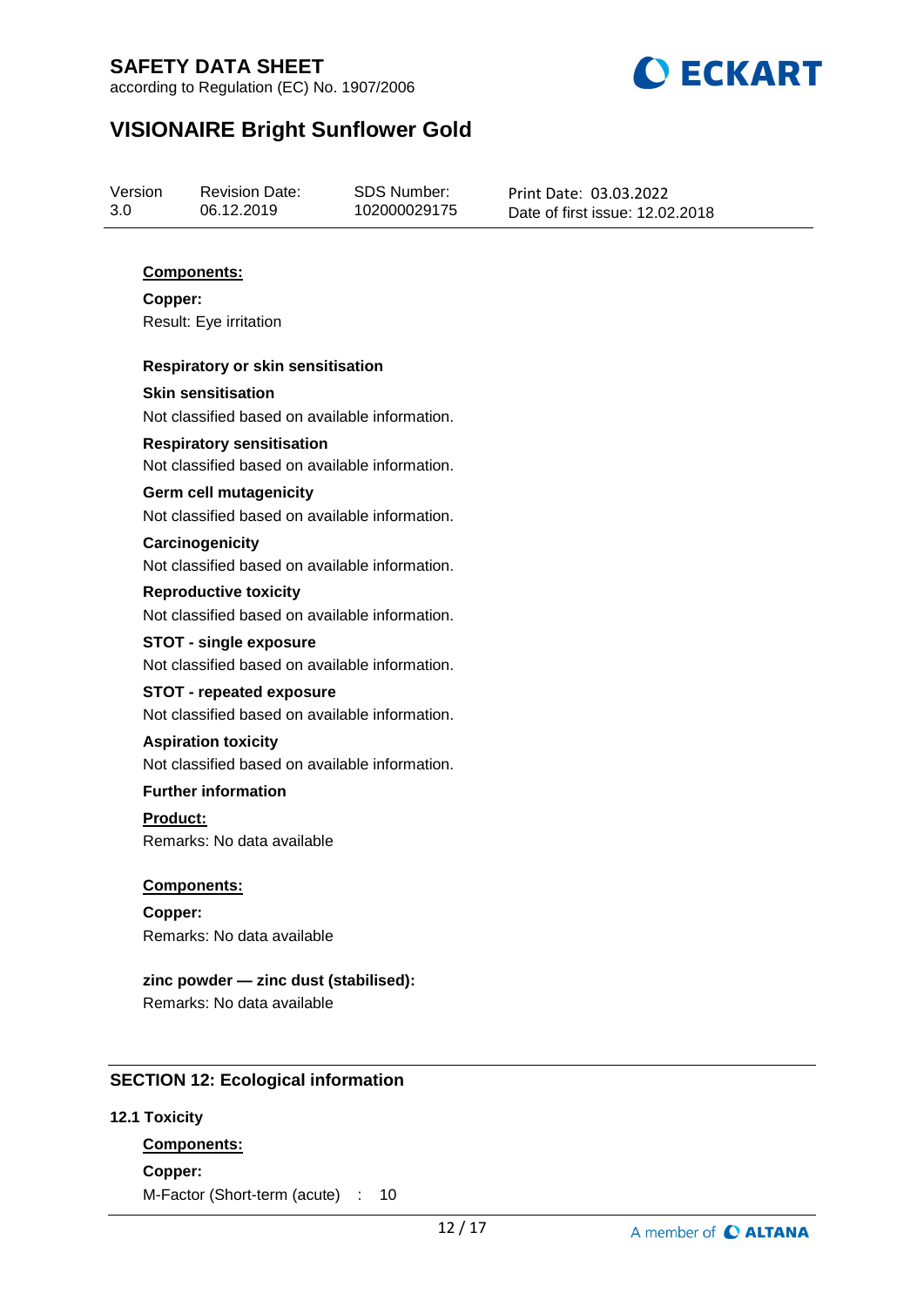



# **VISIONAIRE Bright Sunflower Gold**

| Version<br>3.0 |                 | <b>Revision Date:</b><br>06.12.2019                     |                | <b>SDS Number:</b><br>102000029175 | Print Date: 03.03.2022<br>Date of first issue: 12.02.2018                                                                                                                                |
|----------------|-----------------|---------------------------------------------------------|----------------|------------------------------------|------------------------------------------------------------------------------------------------------------------------------------------------------------------------------------------|
|                |                 |                                                         |                |                                    |                                                                                                                                                                                          |
|                |                 | aquatic hazard)                                         |                |                                    |                                                                                                                                                                                          |
|                |                 | <b>Ecotoxicology Assessment</b>                         |                |                                    |                                                                                                                                                                                          |
|                | hazard          | Short-term (acute) aquatic                              |                | Very toxic to aquatic life.        |                                                                                                                                                                                          |
|                | hazard          | Long-term (chronic) aquatic                             |                |                                    | : Very toxic to aquatic life with long lasting effects.                                                                                                                                  |
|                |                 | zinc powder - zinc dust (stabilised):                   |                |                                    |                                                                                                                                                                                          |
|                |                 | <b>Ecotoxicology Assessment</b>                         |                |                                    |                                                                                                                                                                                          |
|                | hazard          | Short-term (acute) aquatic                              | t.             | Very toxic to aquatic life.        |                                                                                                                                                                                          |
|                | hazard          | Long-term (chronic) aquatic                             | $\sim 10^{-1}$ |                                    | Very toxic to aquatic life with long lasting effects.                                                                                                                                    |
|                |                 | 12.2 Persistence and degradability<br>No data available |                |                                    |                                                                                                                                                                                          |
|                |                 | 12.3 Bioaccumulative potential<br>No data available     |                |                                    |                                                                                                                                                                                          |
|                |                 | 12.4 Mobility in soil<br>No data available              |                |                                    |                                                                                                                                                                                          |
|                |                 | 12.5 Results of PBT and vPvB assessment                 |                |                                    |                                                                                                                                                                                          |
|                | <b>Product:</b> |                                                         |                |                                    |                                                                                                                                                                                          |
|                | Assessment      |                                                         |                | 0.1% or higher                     | This substance/mixture contains no components considered<br>to be either persistent, bioaccumulative and toxic (PBT), or<br>very persistent and very bioaccumulative (vPvB) at levels of |
|                |                 | 12.6 Other adverse effects                              |                |                                    |                                                                                                                                                                                          |
|                | <b>Product:</b> |                                                         |                |                                    |                                                                                                                                                                                          |
|                | information     | Additional ecological                                   |                |                                    | An environmental hazard cannot be excluded in the event of<br>unprofessional handling or disposal.<br>Very toxic to aquatic life with long lasting effects.                              |
|                |                 | <b>Components:</b>                                      |                |                                    |                                                                                                                                                                                          |
|                | Copper:         |                                                         |                |                                    |                                                                                                                                                                                          |
|                | information     | Additional ecological                                   |                |                                    | An environmental hazard cannot be excluded in the event of<br>unprofessional handling or disposal.<br>Very toxic to aquatic life with long lasting effects.                              |
|                |                 | zinc powder - zinc dust (stabilised):                   |                |                                    |                                                                                                                                                                                          |
|                |                 | Additional ecological                                   |                |                                    | An environmental hazard cannot be excluded in the event of                                                                                                                               |
|                |                 |                                                         |                | 13/17                              | A member of <b>C ALTANA</b>                                                                                                                                                              |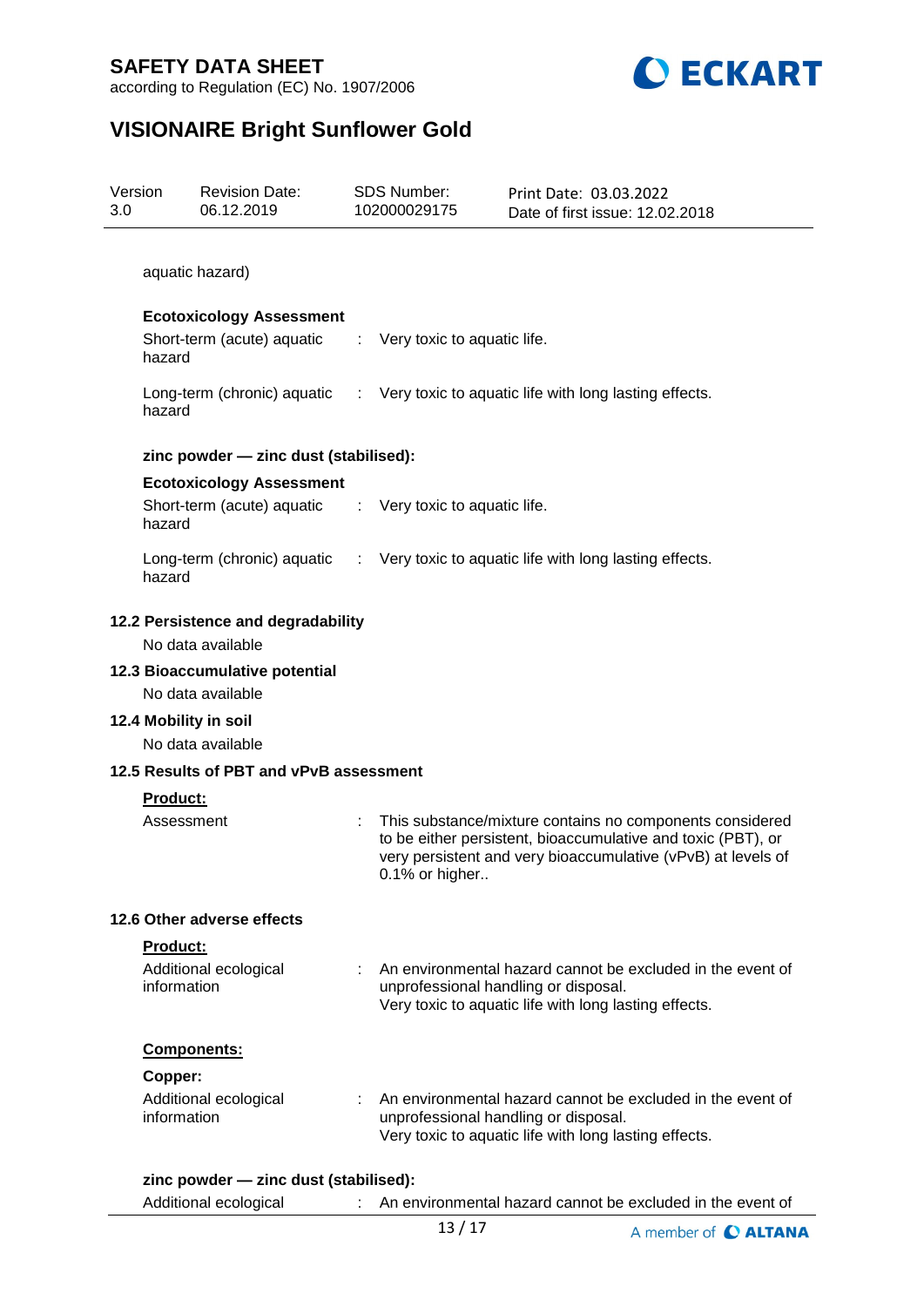

according to Regulation (EC) No. 1907/2006

# **VISIONAIRE Bright Sunflower Gold**

| Version<br>3.0 | <b>Revision Date:</b><br>06.12.2019                  |   | <b>SDS Number:</b><br>102000029175                                                            | Print Date: 03.03.2022<br>Date of first issue: 12.02.2018                                                                                                                                                             |  |
|----------------|------------------------------------------------------|---|-----------------------------------------------------------------------------------------------|-----------------------------------------------------------------------------------------------------------------------------------------------------------------------------------------------------------------------|--|
|                | information                                          |   | unprofessional handling or disposal.<br>Very toxic to aquatic life with long lasting effects. |                                                                                                                                                                                                                       |  |
|                | <b>SECTION 13: Disposal considerations</b>           |   |                                                                                               |                                                                                                                                                                                                                       |  |
|                | European Waste Catalogue<br>European Waste Catalogue | ÷ | containing hazardous substances                                                               | : 12 01 04 - non-ferrous metal dust and particles<br>10 03 21 - other particulates and dust (including ball-mill dust)                                                                                                |  |
|                | 13.1 Waste treatment methods                         |   |                                                                                               |                                                                                                                                                                                                                       |  |
|                | Product                                              |   | courses or the soil.<br>chemical or used container.                                           | The product should not be allowed to enter drains, water<br>Do not contaminate ponds, waterways or ditches with<br>Send to a licensed waste management company.<br>In accordance with local and national regulations. |  |
|                | Contaminated packaging                               |   | Empty remaining contents.<br>Dispose of as unused product.<br>Do not re-use empty containers. | In accordance with local and national regulations.                                                                                                                                                                    |  |

# **SECTION 14: Transport information**

| 14.1 UN number                  |    |                                                                                  |
|---------------------------------|----|----------------------------------------------------------------------------------|
| <b>ADR</b>                      | ÷  | <b>UN 3077</b>                                                                   |
| <b>IMDG</b>                     |    | <b>UN 3077</b>                                                                   |
| <b>IATA</b>                     | ٠. | <b>UN 3077</b>                                                                   |
| 14.2 UN proper shipping name    |    |                                                                                  |
| <b>ADR</b>                      | ÷  | ENVIRONMENTALLY HAZARDOUS SUBSTANCE, SOLID,<br>N.O.S.<br>(Copper metal powder)   |
| <b>IMDG</b>                     |    | : ENVIRONMENTALLY HAZARDOUS SUBSTANCE, SOLID,<br>N.O.S.<br>(Copper metal powder) |
| <b>IATA</b>                     |    | Environmentally hazardous substance, solid, n.o.s.<br>(Copper metal powder)      |
| 14.3 Transport hazard class(es) |    |                                                                                  |
| <b>ADR</b>                      | ÷. | 9                                                                                |
| <b>IMDG</b>                     | t. | 9                                                                                |
| <b>IATA</b>                     |    | 9                                                                                |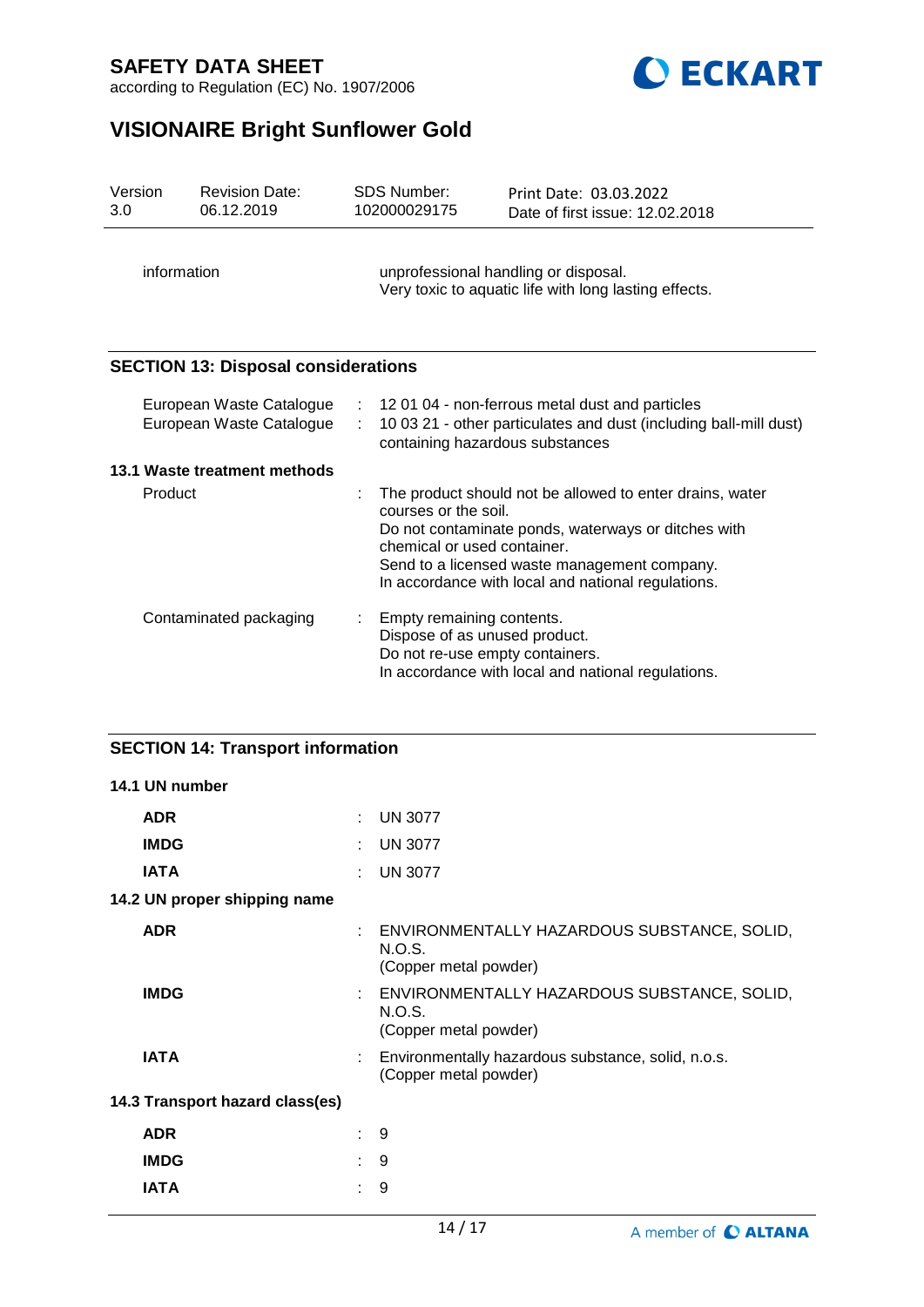



# **VISIONAIRE Bright Sunflower Gold**

| Version<br>3.0 |                                                               | <b>Revision Date:</b><br>06.12.2019                                                                | SDS Number:<br>102000029175     | Print Date: 03.03.2022<br>Date of first issue: 12.02.2018                                                                                                                   |
|----------------|---------------------------------------------------------------|----------------------------------------------------------------------------------------------------|---------------------------------|-----------------------------------------------------------------------------------------------------------------------------------------------------------------------------|
|                |                                                               |                                                                                                    |                                 |                                                                                                                                                                             |
|                |                                                               | 14.4 Packing group                                                                                 |                                 |                                                                                                                                                                             |
|                | <b>ADR</b><br>Packing group<br>Labels                         | <b>Classification Code</b><br><b>Hazard Identification Number</b>                                  | Ш<br>M7<br>90<br>9              |                                                                                                                                                                             |
|                | <b>IMDG</b><br>Packing group<br>Labels<br>EmS Code<br>Remarks |                                                                                                    | III<br>9<br>$F-A, S-F$<br>salts | IMDG Code segregation group 7 - Heavy metals and their                                                                                                                      |
|                | <b>IATA (Cargo)</b><br>aircraft)                              | Packing instruction (cargo                                                                         | 956                             |                                                                                                                                                                             |
|                | Packing group<br>Labels                                       | Packing instruction (LQ)                                                                           | Y956<br>III                     | Class 9 - Miscellaneous dangerous substances and articles                                                                                                                   |
|                | Packing group<br>Labels                                       | <b>IATA (Passenger)</b><br>Packing instruction<br>(passenger aircraft)<br>Packing instruction (LQ) | 956<br>Y956<br>Ш                | Class 9 - Miscellaneous dangerous substances and articles                                                                                                                   |
|                |                                                               | <b>14.5 Environmental hazards</b>                                                                  |                                 |                                                                                                                                                                             |
|                | <b>ADR</b>                                                    | Environmentally hazardous                                                                          | yes                             |                                                                                                                                                                             |
|                | <b>IMDG</b>                                                   | Marine pollutant                                                                                   | yes                             |                                                                                                                                                                             |
|                |                                                               | <b>IATA (Passenger)</b><br>Environmentally hazardous                                               | yes                             |                                                                                                                                                                             |
|                | <b>IATA (Cargo)</b>                                           | Environmentally hazardous                                                                          | yes                             |                                                                                                                                                                             |
|                |                                                               | 14.6 Special precautions for user                                                                  |                                 |                                                                                                                                                                             |
|                | Remarks                                                       |                                                                                                    | IATA-DGR may be applied.        | For single packagings $\leq 5L/5$ kg, or combination<br>packagings containing inner packagings <= 5L / 5 kg net per<br>inner packaging, SV375 ADR, 2.10.2.7 IMDG-Code, A197 |

## **14.7 Transport in bulk according to Annex II of Marpol and the IBC Code**

Not applicable for product as supplied.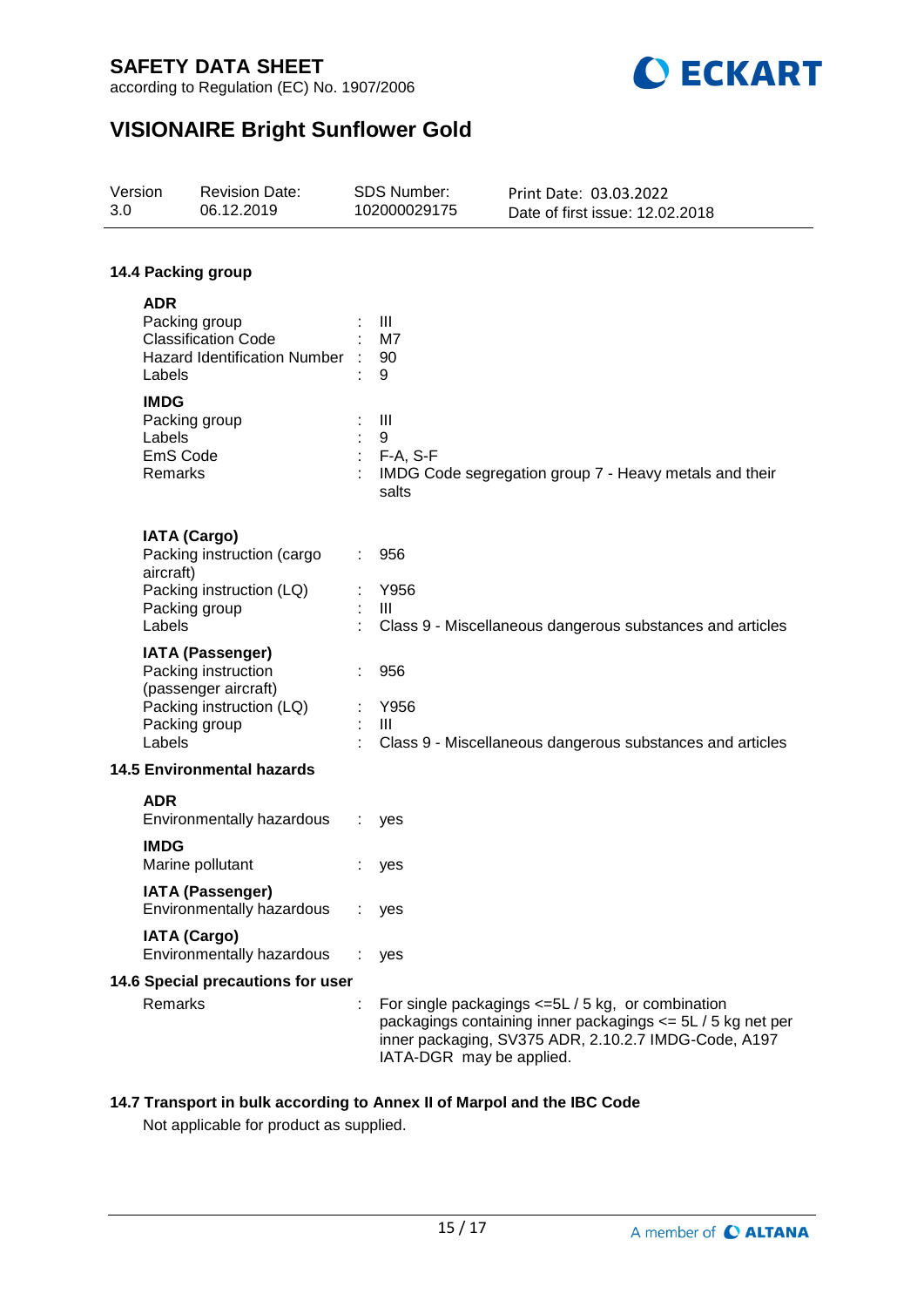



# **VISIONAIRE Bright Sunflower Gold**

| Version | <b>Revision Date:</b> | SDS Number:  | Print Date: 03.03.2022          |
|---------|-----------------------|--------------|---------------------------------|
| 3.0     | 06.12.2019            | 102000029175 | Date of first issue: 12.02.2018 |

## **SECTION 15: Regulatory information**

#### **15.1 Safety, health and environmental regulations/legislation specific for the substance or mixture**

REACH - Candidate List of Substances of Very High [155] Not applicable Concern for Authorisation (Article 59).

#### **15.2 Chemical safety assessment**

#### **SECTION 16: Other information**

#### **Full text of H-Statements**

| H302 | : Harmful if swallowed.                                 |
|------|---------------------------------------------------------|
| H319 | : Causes serious eye irritation.                        |
| H400 | $\therefore$ Very toxic to aquatic life.                |
| H410 | : Very toxic to aquatic life with long lasting effects. |
|      |                                                         |

#### **Full text of other abbreviations**

| : Long-term (chronic) aquatic hazard<br><b>Aquatic Chronic</b>                                                                                          | : Short-term (acute) aquatic hazard<br>Aquatic Acute |  |
|---------------------------------------------------------------------------------------------------------------------------------------------------------|------------------------------------------------------|--|
| Eye Irrit.<br>$: Eye$ irritation<br>: UK. EH40 WEL - Workplace Exposure Limits<br>GB EH40                                                               |                                                      |  |
| GB EH40 / TWA<br>: Long-term exposure limit (8-hour TWA reference period)<br>GB EH40 / STEL<br>: Short-term exposure limit (15-minute reference period) |                                                      |  |

ADN - European Agreement concerning the International Carriage of Dangerous Goods by Inland Waterways; ADR - European Agreement concerning the International Carriage of Dangerous Goods by Road; AICS - Australian Inventory of Chemical Substances; ASTM - American Society for the Testing of Materials; bw - Body weight; CLP - Classification Labelling Packaging Regulation; Regulation (EC) No 1272/2008; CMR - Carcinogen, Mutagen or Reproductive Toxicant; DIN - Standard of the German Institute for Standardisation; DSL - Domestic Substances List (Canada); ECHA - European Chemicals Agency; EC-Number - European Community number; ECx - Concentration associated with x% response; ELx - Loading rate associated with x% response; EmS - Emergency Schedule; ENCS - Existing and New Chemical Substances (Japan); ErCx - Concentration associated with x% growth rate response; GHS - Globally Harmonized System; GLP - Good Laboratory Practice; IARC - International Agency for Research on Cancer; IATA - International Air Transport Association; IBC - International Code for the Construction and Equipment of Ships carrying Dangerous Chemicals in Bulk; IC50 - Half maximal inhibitory concentration; ICAO - International Civil Aviation Organization; IECSC - Inventory of Existing Chemical Substances in China; IMDG - International Maritime Dangerous Goods; IMO - International Maritime Organization; ISHL - Industrial Safety and Health Law (Japan); ISO - International Organisation for Standardization; KECI - Korea Existing Chemicals Inventory; LC50 - Lethal Concentration to 50 % of a test population; LD50 - Lethal Dose to 50% of a test population (Median Lethal Dose); MARPOL - International Convention for the Prevention of Pollution from Ships; n.o.s. - Not Otherwise Specified; NO(A)EC - No Observed (Adverse) Effect Concentration; NO(A)EL - No Observed (Adverse) Effect Level; NOELR - No Observable Effect Loading Rate; NZIoC - New Zealand Inventory of Chemicals; OECD - Organization for Economic Co-operation and Development; OPPTS - Office of Chemical Safety and Pollution Prevention; PBT - Persistent, Bioaccumulative and Toxic substance; PICCS - Philippines Inventory of